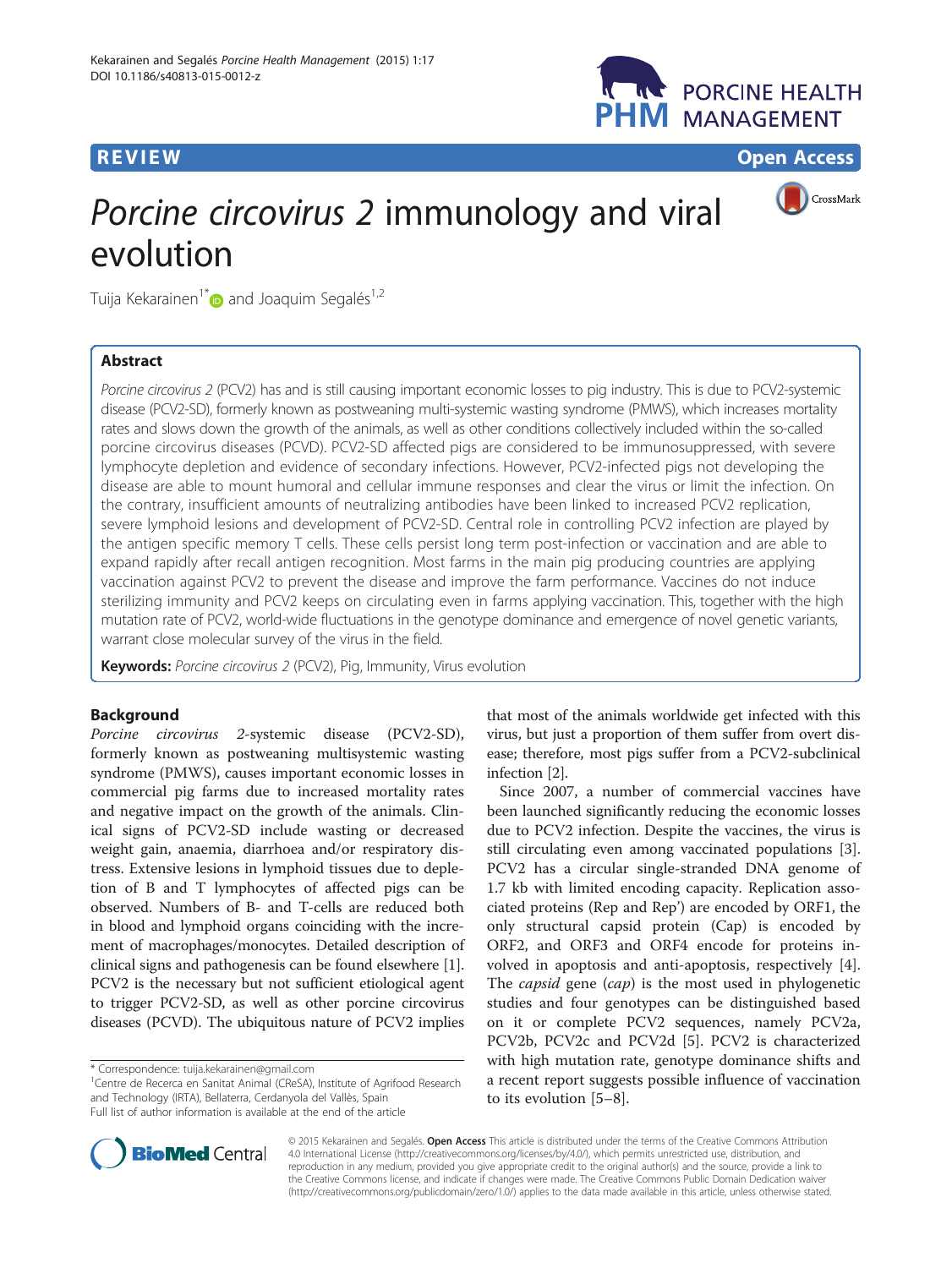Under ideal conditions, immunological responses against pathogens lead to their clearance and generation of immunological memory. In contrast, pathogen evolution implies to develop strategies to circumvent and exploit the immune system to complete their life cycle. Some pathogens, like PCV2, have the ability to persist in the host, causing a prolonged pro-inflammatory state leading to immunopathological effects. The outcome of PCV2 infection varies greatly between individual pigs and the ones developing a sufficient humoral and cellular immunity clear the infection. However, PCV2-SD affected pigs develop severe lymphocyte depletion [\[9](#page-4-0)], which was the first evidence for researchers that immunosuppression was the main feature of the disease. Since then, there has been increasing amount of studies about the involvement of the immune system in the pathogenesis and the strategies PCV2 is using to manipulate the immune cells for its benefit.

#### Immunomodulatory capacity of PCV2

Innate, non-adaptive host immune response is the early barrier against pathogen infections. This response is activated immediately after invasion of a new pathogen. If an early response does not lead to clearance of the pathogen, the adaptive immune response takes place. In the process of defence against pathogens, an important role is played by dendritic cells (DC). DCs together with macrophages are first immune cells to encounter pathogens. They are engulfing and digesting pathogens and presenting antigens to T lymphocytes initiating the adaptive immune arm. Two main types of dendritic cells do exist: conventional DC (cDC) with the main role of presenting antigens, and plasmacytoid DC (pDC) which are potent producers of type I interferon (IFN) [[10, 11](#page-4-0)]. As many other viruses, PCV2 is capable of modulating the DC activity. PCV2 is engulfed by DC but does not seem to actively replicate in these cells, neither is affecting their survival [\[12](#page-4-0), [13](#page-4-0)]. While cDC function is not impaired by PCV2 accumulation, the pDC function is af-fected by the virus [[14](#page-4-0), [15](#page-4-0)]. IFN- $\alpha$  is typically induced by pDCs by many viruses and the best known function of this cytokine is to induce an antiviral state. However, PCV2 is down-regulating the induction of IFN- $\alpha$  in cultured pDCs/monocytic cells, even in the presence of potent IFN- $\alpha$  stimulators [[14](#page-4-0), [16](#page-4-0)]. In contrast, in vivo infection with PCV2 has shown to induce IFN-α secretion [[17, 18](#page-4-0)]. Indeed, it has been shown that PCV2 can have both immunostimulatory and inhibitory roles [[19](#page-4-0)– [22\]](#page-4-0). Specifically, it has been demonstrated that the viral genome, or parts of it, can modulate cytokine responses, possibly via inhibitory /stimulatory CpG motifs interacting with cytosolic or endosomal receptors in the cells [[19](#page-4-0)–[21](#page-4-0)]. On the other hand, it has been suggested that the balance between the levels of encapsulated genomic

ssDNA (stimulatory effect) and free dsDNA (inhibitory effect) replicative forms of PCV2 determines the immunomodulatory characteristics of PCV2 infection [[22](#page-4-0)].

Another key cytokine which expression PCV2 infection seems to alter, is the tightly regulated, pleiotropic cytokine IL-10. It can be produced by both innate (macrophages, DC) and adaptive cells (B cells and subsets of CD4+ and CD8+ cells). It is able to inhibit the activity of several cell types involved in pathogen clearance like macrophages, Th1 – and NK cells. The importance of IL-10 during PCV2 infection has been studied both in vivo and in vitro. IL-10 expression is induced by PCV2, but not by non-pathogenic PCV1, infection in vitro cultured PBMCs, especially the monocyte/DC/macrophage populations [\[19](#page-4-0), [23\]](#page-4-0). The release of this cytokine by PCV2 infected PBMCs led to inhibition of IFN-γ, IFN- $\alpha$  and IL-12 stimulated by recall antigen of another virus [[19](#page-4-0)]. Monocyte/DC/ macrophage population was shown to be responsible of the IL-10 production and whole non-inactivated virus, but not Cap or Rep proteins, was identified as the triggering viral signal [\[24](#page-4-0)]. Therefore, likely pathway for IL-10 induction in this cell population is controlled through Toll-like receptor 9 (TLR9), which is an endosomally expressed receptor recognizing unmethylated DNA [\[25](#page-4-0)]. Transcription of IL-10 is also increased in thymus of PCV2-SD affected pigs and this was associated with the thymic depletion and atrophy [[26\]](#page-4-0). Systemic IL-10 secretion has been associated with animals evolving and suffering from PCV2-SD [[17, 27\]](#page-4-0). Indeed, it was suggested that IL-10 induction by PCV2 is a key cytokine leading to immune disorders typically found in PCV2-SD affected pigs. Furthermore, systemic IL-10 levels have been correlated with the viral load in blood at 21 days post-infection [[28\]](#page-4-0). Finally, the source and impact of the IL-10 seen in the in vitro and in vivo studies are supposedly very different considering that these type of studies are conceptually very distinct: in vitro assays allow detailed studies on the early onset of cytokine secretion by identified innate cell types and in vivo studies on the consequences of viral infection on tissues and adaptive immune cells. However, IL-10 is to be considered a cytokine affecting both innate and adaptive immune responses and is one part of the puzzle leading to PCV2-SD.

## Cellular and humoral immune responses against PCV2

Humoral immune responses against PCV2 infection have been studied throughout the pig life from foetuses to adult animals. This is due to the availability of simple methods to measure distinct anti-PCV2 antibodies in easily obtained serum samples and the intensive research done in vaccines, which are based on the immunogenic Capsid protein.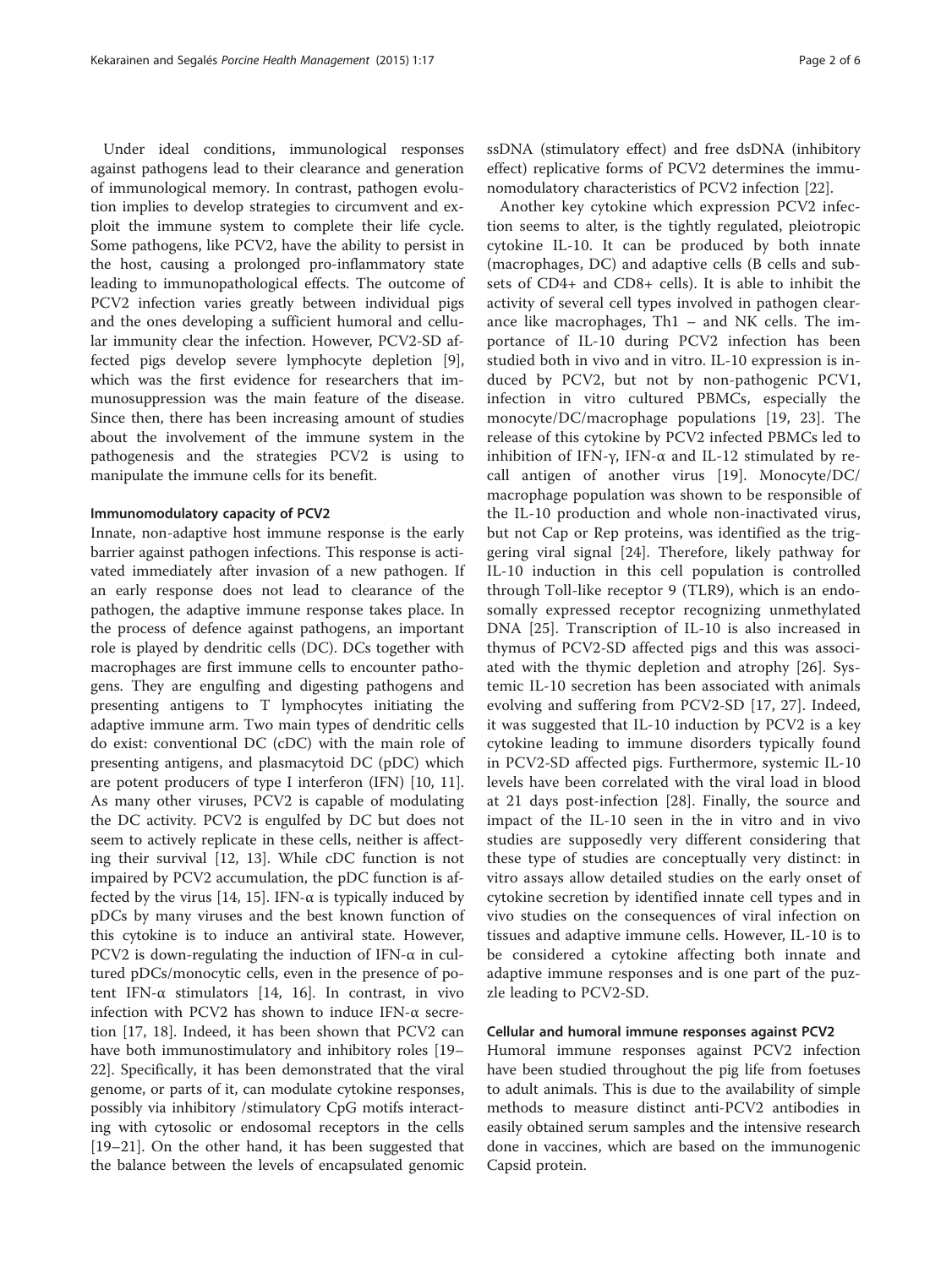Intra-uterine infection of PCV2 leads to antibody development in foetuses. In utero infected foetuses can mount humoral immune responses against PCV2 when they are infected after day 70 of gestation [\[29](#page-4-0), [30](#page-4-0)]. Lately, it was also shown that maternal antibodies may leak through the placenta and those antibodies can be detected in foetuses without evidence of viral infection during gestation [[31\]](#page-4-0). Indeed, the higher the dam anti-PCV2 antibody titres, the higher the likelihood of antibody detection in its piglets. This finding has a practical consequence about involvement of PCV2 infection in reproductive failure cases, since antibodies can merely be of maternal origin and not a real consequence of a foetal virus infection. Therefore, care should be taken when making conclusions about PCV2 foetal infection based solely on serological tests [[31](#page-4-0)]. However, this finding has not been contrasted so far, and it would be important to generate more data to confirm it.

After birth, piglets are protected against PCV2 infection due to the maternally derived neutralizing antibodies present in the colostrum [\[32, 33\]](#page-4-0). These passively acquired antibodies decline during the lactating and nursery periods. Waning of maternal antibodies makes the animals again susceptible to PCV2 infection followed by active seroconversion [\[34](#page-4-0)–[36\]](#page-4-0). Neutralizing antibodies are efficient in clearing the virus from circulation and insufficient amounts of neutralizing antibodies have been linked to increased PCV2 replication, severe lymphoid lesions and development of PCV2-SD [\[37](#page-4-0), [38\]](#page-4-0). Interestingly, during infection, antibodies are produced mainly against the Cap protein but also against non-structural Rep proteins. Anti-cap antibodies are produced earlier and to a higher titre than anti-rep antibodies both in healthy and PCV2-SD affected pigs [[39, 40\]](#page-4-0).

Recent studies have taken the cellular immune responses better into account than early studies. This is mainly due to the notion that anti-PCV2 antibodies are not always fully protective and cannot be used to predict protection against PCV-SD [\[36](#page-4-0), [41](#page-4-0)]. Cellular immunity, especially development of IFN-γ secreting cells (SC), has been inversely correlated with PCV2 viral loads in serum [[37, 42, 43\]](#page-4-0). Since PCV2 specific IFN- $\gamma$ -SCs are T-cells are able to produce IFN-γ upon stimulation with a recall antigen, their assessment is used to measure the cell mediated immunity and have been shown to increase after PCV2 infection and vaccination [\[18](#page-4-0), [44](#page-4-0)]. Interestingly, IFN-γ-SCs are specific for both non-structural Rep and structural Cap proteins [[24\]](#page-4-0). PCV2-SD diseased pigs suffer from B and T cell lymphopenia which is induced by PCV2 infection. Most notably, B and CD3 + CD4 + CD8+ memory/activated Th lymphocytes are depleted and this depletion is related to the development of PCV2-SD [[45\]](#page-4-0). Both vaccination and infection elicit memory/activated Th cells [[44, 46](#page-4-0)]. These

cells are activated, antigen specific T cells and memory cells. Antigen specific memory T cells persist long term post-infection/vaccination and are able to expand rapidly after recall antigen recognition, thus being able to prevent PCV2 infection quickly [[46\]](#page-4-0). More specifically, it has been suggested that PCV2 specific IFN-γ/TNF-α  $co$ -producing  $CD4^+$  cells, which are produced upon vaccination/infection, play a central role in controlling and clearing PCV2 infection [[44\]](#page-4-0). Interestingly, this subset of cells was induced in all PCV2 vaccinated/infected animals, while specific antibodies were only detected in nearly 45 % of these pigs [\[44](#page-4-0)]. Those results further emphasize the importance of cellular immunity in the control and clearance of PCV2 in infected animals.

## PCV2 evolution

Since the last 20 years, PCV2 is one of the most important swine pathogens. Currently, vaccines against PCV2 are widely used in commercial farms but since the vaccines do not induce sterilizing immunity, the virus keeps circulating even in farms applying vaccination [\[3](#page-3-0), [47](#page-4-0)]. This is further emphasized by the fact that transmission of PCV2 among vaccinated pigs has an estimated reproduction ratio  $(R_0)$  of 1.5 versus 5.2 in non-vaccinated pigs [[48\]](#page-5-0). Since  $R_0$  measures the average of secondary infections caused by an individual during its infectious period, values of  $R_0 > 1$  represents that the pathogen will be maintained within the population. Therefore, PCV2 vaccination is very efficient in decreasing infectious pressure, but not able to clear the virus out from the farm.

Vaccines are based on the Cap protein or whole viruses. In the phylogenetic analysis cap gene is used to classify PCV2 stains into four genotypes. The genetic distance nowadays used to divide PCV2 into genotypes is >3.5 % [\[49](#page-5-0)]. Until 2000 PCV2a was the most prevalent genotype found in the field, but was replaced by the PCV2b genotype coinciding with the most severe outbreaks of PCV2-SD [\[8](#page-4-0), [50](#page-5-0), [51](#page-5-0)]. PCV2c was originally found in Denmark and its frequency in field is very low [[5,](#page-3-0) [52](#page-5-0)]. Lately, PCV2d has emerged and it has been suggested that a new shift in dominant genotype may be on-going [\[5](#page-3-0), [7](#page-3-0), [53](#page-5-0)].

Origin of PCV2 is likely to be relatively recent, about 100 years ago [\[54](#page-5-0)]. It has been estimated that PCV2b and PCV2d originated about 20 years ago, timing which would fit to the worldwide emergence of PCV2- SD [[5,](#page-3-0) [54](#page-5-0)]. Within-genotype genetic divergence reflects the time different genotypes have been circulating in the pig population, PCV2a displaying the highest divergence, followed by PCV2b and PCV2d [\[5](#page-3-0)]. Whole genomes between genotypes differ from approximately 8 % to 12 %, PCV2c being the most distinct and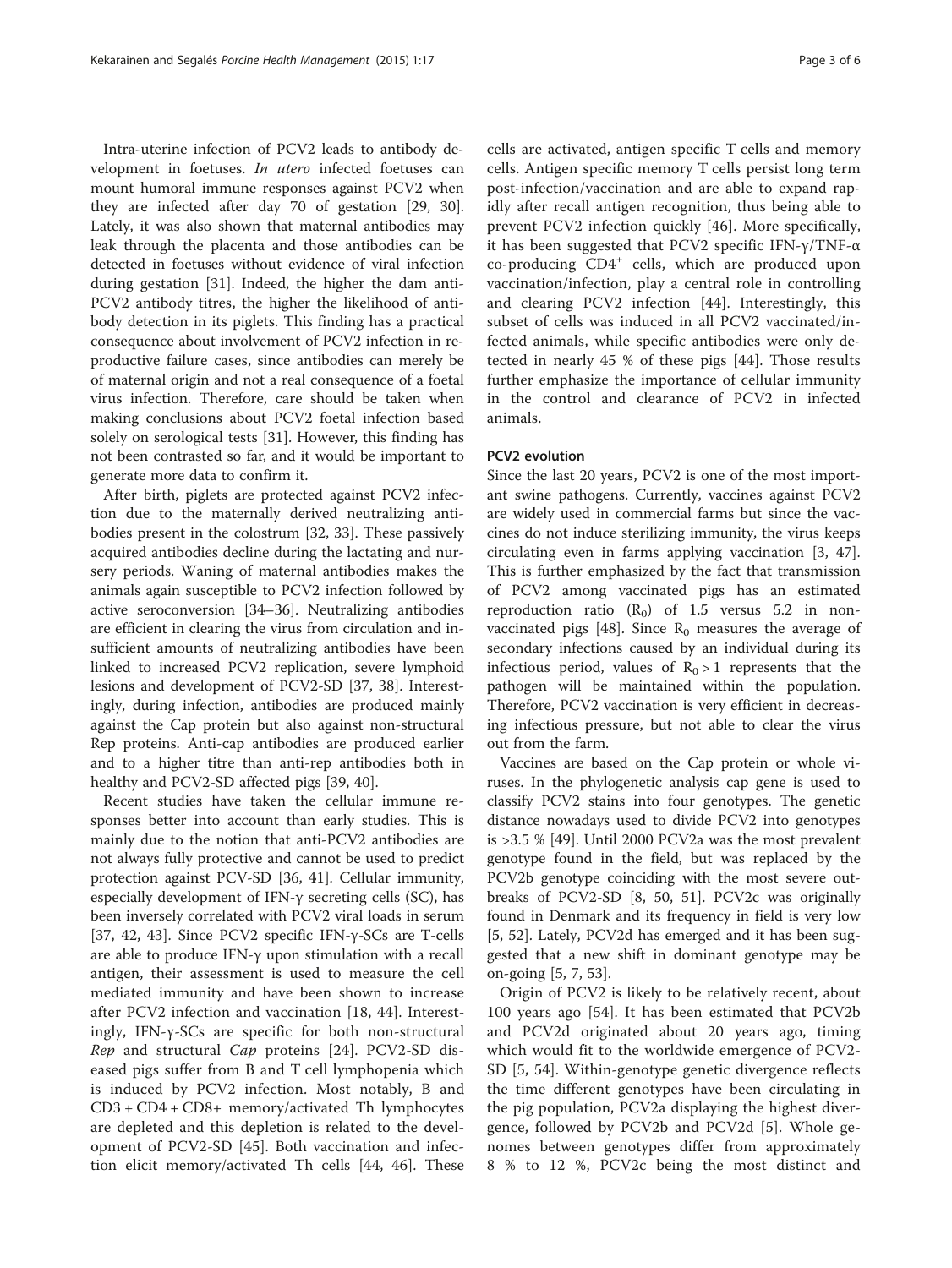<span id="page-3-0"></span>followed by PCV2d [5]. Different genotypes' Capsid protein amino acid sequences differ from 6 % to 15 %.

The variability of PCV2 is created by the high evolutionary rates being  $1.2x10^{-3}$  substitution/site/year, resembling the one from RNA viruses, and recombination [\[54](#page-5-0)–[58](#page-5-0)]. Selection which works on the variants is further shaping the evolution of PCV2. Indeed, due to mutations in the cap gene, new antigenic variants have emerged [\[59](#page-5-0)–[61](#page-5-0)]. Furthermore, applying next-generation-sequencing technology, low frequency mutations have been identified [6]. Low frequency mutants are unfit in the given environment but form reservoirs allowing fast adaptation of the virus in changing environments. On the other hand, sometimes unexpected, beneficial mutations may occur and quickly increase their frequencies in virus population [6].

The rep gene is highly conserved while the *cap* gene contains more variability. It has been shown that polyclonal sera from individual pigs can have different titres of neutralizing antibodies against isolates from the same genotype [\[62](#page-5-0)]. Indeed, even single mutations may lead to antigenically distinct viruses as shown by studies using monoclonal antibodies to subtype PCV2 strains [[63, 64](#page-5-0)]. These results are not surprising for a virus like PCV2 since it has high evolution rate and infection is highly prevalent under field conditions. However, it is to bear in mind that biological differences, like neutralization by antibodies, are not correlated with the virus sequence but rather depend on the specific virus isolate. Several linear (within the residues 25–43, 69–83, 113–127, 117–131, 169–183 and 193–207) and conformational (within residues 47–85, 165–200 and 230–233) epitope domains have been identified in the Cap protein [[64](#page-5-0)–[66\]](#page-5-0). It has been shown that these regions contain positions which are under negative and positive selection. Especially, non-conserved positions were found to be under positive selection, which can be considered sites targeted by host immune system [\[59, 67](#page-5-0)]. Conserved domains in PCV2 proteins are essential sites for their functionality and any mutation in these sites are nonviable for the virus.

One of the current challenges is to understand the long-term effect of vaccination on PCV2 evolution. Theoretically, there are several aspects which suggest that current vaccines could shape the evolution of PCV2. Vaccination is widely applied, covering more than 90 % of the animals in important pig producing countries like USA, Germany and Spain. Pig densities in herds are high, therefore allowing quick spread of any infectious agent. Furthermore, PCV2 is circulating despite vaccination, since vaccines do not prevent PCV2 infection. Indeed, it has been already shown that PCV2 populations found in vaccinating and non-vaccinating farms differ in its genomic composition [6]. Also, emerging PCV2d isolates have been found in vaccinated pigs suffering from

PCV2-SD. However, in experimental infection it was shown that current vaccine based on PCV2a is effective against PCV2d [\[68](#page-5-0)]. More work is needed to study the effect of vaccination in virus evolution; especially in the cases of disease appearance in vaccinated animals, since it is unclear if vaccination or vaccine has failed (vaccination vs. vaccine failure).

## Conclusions

It is known that most of the pigs mount effective immune responses to clear or limit PCV2 infection. However, a proportion of pigs may not be able to counteract the infection and develop disease. Nowadays, the disease burden can be controlled by efficient vaccination. Vaccination is priming the immune system and allows its quick and effective activation when encountering PCV2. Since vaccines are not able to completely avoid PCV2 infection, and considering the mutation capacity of the virus, further phylogenetic evolution of PCV2 in the vaccination scenario is guaranteed.

#### Competing interests

The authors declare that they have no competing interests.

#### Authors' contributions

TK and JS drafted the review manuscript. All authors read and approved the final manuscript.

#### Acknowledgements

The research on PCV2 evolution performed at CReSA was supported by research grant No. AGL2013-45667-R from the Spanish Ministry.

#### Author details

<sup>1</sup> Centre de Recerca en Sanitat Animal (CReSA), Institute of Agrifood Research and Technology (IRTA), Bellaterra, Cerdanyola del Vallès, Spain. <sup>2</sup>Departament de Sanitat i Anatomia Animals, Universitat Autònoma de Barcelona, Bellaterra, Cerdanyola del Vallès, Spain.

### Received: 25 August 2015 Accepted: 11 November 2015 Published online: 19 November 2015

#### References

- 1. Segalés J, Allan G, Domingo M. Porcine circoviruses. In: Zimmerman JJ, Karriker L, Ramirez H, Schwartz KJ, Stevenson GW, editors. Diseases of Swine. USA: Wiley-Blackwell; 2012. p. 983.
- 2. Segalés J, Kekarainen T, Cortey M. The natural history of porcine circovirus type 2: From an inoffensive virus to a devastating swine disease? Vet Microbiol. 2013;165:13–20.
- 3. Kekarainen T, McCullough K, Fort M, Fossum C, Segalés J, Allan GM. Immune responses and vaccine-induced immunity against Porcine circovirus type 2. Vet Immunol Immunopathol. 2010;136:185–93.
- 4. Lv QZ, Guo KK, Zhang YM. Current understanding of genomic DNA of porcine circovirus type 2. Virus Genes. 2014;49:1–10.
- 5. Xiao C-T, Halbur PG, Opriessnig T. Global molecular genetic analysis of porcine circovirus type 2 (PCV2) sequences confirms the presence of four main PCV2 genotypes and reveals a rapid increase of PCV2d. J Gen Virol. 2015;96:1830–41.
- 6. Kekarainen T, Gonzalez A, Llorens A, Segalés J. Genetic variability of porcine circovirus 2 in vaccinating and non-vaccinating commercial farms. J Gen Virol. 2014;95:1734–42.
- 7. Opriessnig T, Xiao C-T, Gerber PF, Halbur PG. Emergence of a novel mutant PCV2b variant associated with clinical PCVAD in two vaccinated pig farms in the U.S. concurrently infected with PPV2. Vet Microbiol. 2013;163:177–83.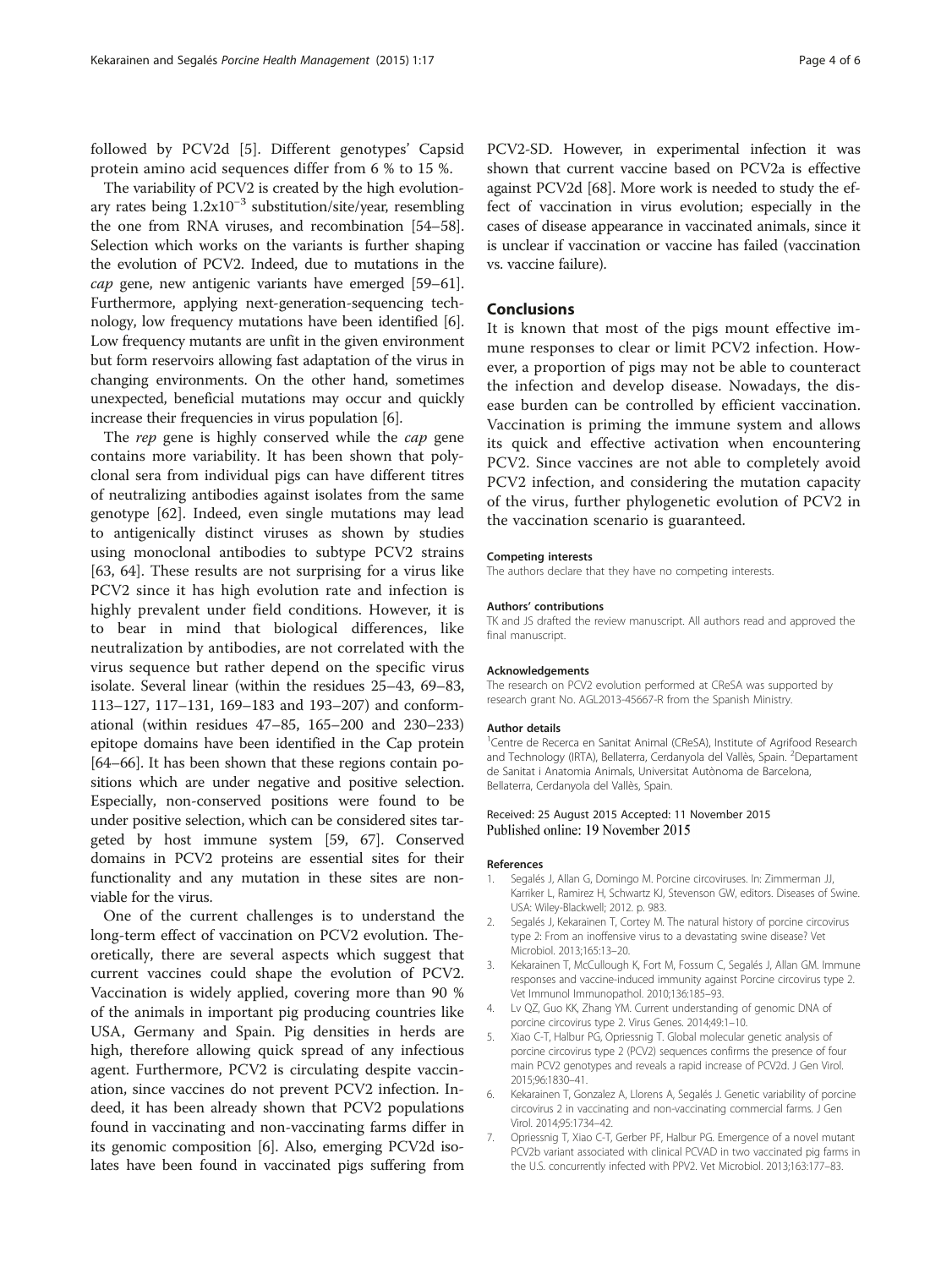- <span id="page-4-0"></span>8. Cortey M, Pileri E, Sibila M, Pujols J, Balasch M, Plana J, et al. Genotypic shift of porcine circovirus type 2 from PCV-2a to PCV-2b in Spain from 1985 to 2008. Vet J. 2011;187:363–8.
- Rosell C, Segalés J, Plana-Durán J, Balasch M, Rodríguez-Arrioja GM, Kennedy S, et al. Pathological, immunohistochemical, and in-situ hybridization studies of natural cases of postweaning multisystemic wasting syndrome (PMWS) in pigs. J Comp Pathol. 1999;120(1):59–78.
- 10. Summerfield A, Guzylack-Piriou L, Schaub A, Carrasco CP, Tache V, Charley B, et al. Porcine peripheral blood dendritic cells and natural interferonproducing cells. Immunology. 2003;110:440–9.
- 11. Guzylack-Piriou L, Balmelli C, McCullough KC, Summerfield A. Type-A CpG oligonucleotides activate exclusively porcine natural interferon-producing cells to secrete interferon-, tumour necrosis factor-alpha and interleukin-12. Immunology. 2004;112:28–37.
- 12. Steiner E, Balmelli C, Herrmann B, Summerfield A, McCullough K. Porcine circovirus type 2 displays pluripotency in cell targeting. Virology. 2008;378:311–22.
- 13. Vincent IE, Carrasco CP, Herrmann B, Meehan BM, Allan GM, Summerfield A, et al. Dendritic cells harbor infectious porcine circovirus type 2 in the absence of apparent cell modulation or replication of the virus. J Virol. 2003; 77:13288–300.
- 14. Vincent IE, Balmelli C, Meehan B, Allan G, Summerfield A, McCullough KC. Silencing of natural interferon producing cell activation by porcine circovirus type 2 DNA. Immunology. 2007;120:47–56.
- 15. Vincent IE, Carrasco CP, Guzylack-Piriou L, Herrmann B, McNeilly F, Allan GM, et al. Subset-dependent modulation of dendritic cell activity by circovirus type 2. Immunology. 2005;115:388–98.
- 16. Kekarainen T, Montoya M, Mateu E, Segales J. Porcine circovirus type 2-induced interleukin-10 modulates recall antigen responses. J Gen Virol. 2008;89:760–5.
- 17. Stevenson LS, McCullough K, Vincent I, Gilpin DF, Summerfield A, Nielsen J, et al. Cytokine and C-reactive protein profiles induced by porcine circovirus type 2 experimental infection in 3-week-old piglets. Viral Immunol. 2006;19:189–95.
- 18. Fort M, Sibila M, Pérez-Martín E, Nofrarías M, Mateu E, Segalés J. One dose of a porcine circovirus 2 (PCV2) sub-unit vaccine administered to 3-weekold conventional piglets elicits cell-mediated immunity and significantly reduces PCV2 viremia in an experimental model. Vaccine. 2009;27:4031–7.
- 19. Kekarainen T, Montoya M, Dominguez J, Mateu E, Segalés J. Porcine circovirus type 2 (PCV2) viral components immunomodulate recall antigen responses. Vet Immunol Immunopathol. 2008;124:41–9.
- 20. Wikström FH, Meehan BM, Berg M, Timmusk S, Elving J, Fuxler L, et al. Structure-dependent modulation of alpha interferon production by porcine circovirus 2 oligodeoxyribonucleotide and CpG DNAs in porcine peripheral blood mononuclear cells. J Virol. 2007;81:4919–27.
- 21. Hasslung FC, Berg M, Allan GM, Meehan BM, McNeilly F, Fossum C. Identification of a sequence from the genome of porcine circovirus type 2 with an inhibitory effect on IFN-alpha production by porcine PBMCs. J Gen Virol. 2003;84:2937–45.
- 22. Baumann A, McCullough KC, Summerfield A. Porcine circovirus type 2 stimulates plasmacytoid dendritic cells in the presence of IFN-gamma. Vet Immunol Immunopathol. 2013;156:223–8.
- 23. Darwich L, Balasch M, Plana-Duran J, Segales J, Domingo M, Mateu E. Cytokine profiles of peripheral blood mononuclear cells from pigs with postweaning multisystemic wasting syndrome in response to mitogen, superantigen or recall viral antigens. J Gen Virol. 2003;84:3453–7.
- 24. Fort M, Sibila M, Nofrarias M, Perez-Martin E, Olvera A, Mateu E, et al. Porcine circovirus type 2 (PCV2) Cap and Rep proteins are involved in the development of cell-mediated immunity upon PCV2 infection. Vet Immunol Immunopathol. 2010;137:226–34.
- 25. Kawai T, Akira S. The role of pattern-recognition receptors in innate immunity: update on Toll-like receptors. Nat Immunol. 2010;11:373–84.
- 26. Darwich L, Pie S, Rovira A, Segales J, Domingo M, Oswald IP, et al. Cytokine mRNA expression profiles in lymphoid tissues of pigs naturally affected by postweaning multisystemic wasting syndrome. J Gen Virol. 2003;84:2117–25.
- 27. Sipos W, Duvigneau JC, Willheim M, Schilcher F, Hartl RT, Hofbauer G, et al. Systemic cytokine profile in feeder pigs suffering from natural postweaning multisystemic wasting syndrome (PMWS) as determined by semiquantitative RT-PCR and flow cytometric intracellular cytokine detection. Vet Immunol Immunopathol. 2004;99:63–71.
- 28. Darwich L, Segalés J, Resendes A, Balasch M, Plana-Durán J, Mateu E. Transient correlation between viremia levels and IL-10 expression in pigs

subclinically infected with porcine circovirus type 2 (PCV2). Res Vet Sci. 2008;84:194–8.

- 29. Saha D, Lefebvre DJ, Van Doorsselaere J, Atanasova K, Barbé F, Geldhof M, et al. Pathologic and virologic findings in mid-gestational porcine foetuses after experimental inoculation with PCV2a or PCV2b. Vet Microbiol. 2010;145:62–8.
- 30. Sanchez Jr RE, Nauwynck HJ, McNeilly F, Allan GM, Pensaert MB. Porcine circovirus 2 infection in swine foetuses inoculated at different stages of gestation. Vet Microbiol. 2001;83:169–76.
- 31. Saha D, Del Pozo SR, Van Renne N, Huang L, Decaluwe R, Michiels A, et al. Anti-porcine circovirus type 2 (PCV2) antibody placental barrier leakage from sow to fetus: impact on the diagnosis of intra-uterine PCV2 infection. Virol Sin. 2014;29:136–8.
- 32. McKeown NE, Opriessnig T, Thomas P, Guenette DK, Elvinger F, Fenaux M, et al. Effects of porcine circovirus type 2 (PCV2) maternal antibodies on experimental infection of piglets with PCV2. Clin Diagn Laborat Immunol. 2005;12:1347–51.
- 33. Ostanello F, Caprioli A, Di Francesco A, Battilani M, Sala G, Sarli G, et al. Experimental infection of 3-week-old conventional colostrum-fed pigs with porcine circovirus type 2 and porcine parvovirus. Vet Microbiol. 2005;108(3–4):179–86.
- 34. Grau-Roma L, Hjulsager CK, Sibila M, Kristensen CS, López-Soria S, Enøe C, et al. Infection, excretion and seroconversion dynamics of porcine circovirus type 2 (PCV2) in pigs from post-weaning multisystemic wasting syndrome (PMWS) affected farms in Spain and Denmark. Vet Microbiol. 2009;135:272–82.
- 35. Larochelle R, Magar R, D'Allaire S. Comparative serologic and virologic study of commercial swine herds with and without postweaning multisystemic wasting syndrome. Can J Vet Res. 2003;67:114–20.
- 36. Rodriguez-Arrioja GM, Segales J, Calsamiglia M, Resendes AR, Balasch M, Plana-Duran J, et al. Dynamics of porcine circovirus type 2 infection in a herd of pigs with postweaning multisystemic wasting syndrome. Am J Vet Res. 2002;63:354–7.
- 37. Fort M, Olvera A, Sibila M, Segalés J, Mateu E. Detection of neutralizing antibodies in postweaning multisystemic wasting syndrome (PMWS) affected and non-PMWS-affected pigs. Vet Microbiol. 2007;125:244–55.
- 38. Meerts P, Misinzo G, Lefebvre D, Nielsen J, Botner A, Kristensen CS, et al. Correlation between the presence of neutralizing antibodies against porcine circovirus 2 (PCV2) and protection against replication of the virus and development of PCV2-associated disease. BMC Vet Res. 2006;2:6.
- 39. Pérez-Martín E, Gómez-Sebastián S, Argilaguet JM, Sibila M, Fort M, Nofrarías M, et al. Immunity conferred by an experimental vaccine based on the recombinant PCV2 Cap protein expressed in Trichoplusia ni-larvae. Vaccine. 2010;28:2340–9.
- 40. Pogranichnyy RM, Yoon KJ, Harms PA, Swenson SL, Zimmerman JJ, Sorden SD. Characterization of immune response of young pigs to porcine circovirus type 2 infection. Viral Immunol. 2000;13:143–53.
- 41. Sibila M, Calsamiglia M, Segales J, Blanchard P, Badiella L, Le Dimna M, et al. Use of a polymerase chain reaction assay and an ELISA to monitor porcine circovirus type 2 infection in pigs from farms with and without postweaning multisystemic wasting syndrome. Am J Vet Res. 2004;65:88–92.
- 42. Fort M, Sibila M, Allepuz A, Mateu E, Roerink F, Segales J. Porcine circovirus type 2 (PCV2) vaccination of conventional pigs prevents viremia against PCV2 isolates of different genotypes and geographic origins. Vaccine. 2008;26:1063–71.
- 43. Meerts P, Van Gucht S, Cox E, Vandebosch A, Nauwynck H. Correlation between type of adaptive immune response against porcine circovirus type 2 and level of virus replication. Viral Immunol. 2005;18:333–41.
- 44. Koinig HC, Talker SC, Stadler M, Ladinig A, Graage R, Ritzmann M, et al. PCV2 vaccination induces IFN-gamma/TNF-alpha co-producing T cells with a potential role in protection. Vet Res. 2015;46:20.
- 45. Nielsen J, Vincent IE, Botner A, Ladekaer-Mikkelsen AS, Allan G, Summerfield A, et al. Association of lymphopenia with porcine circovirus type 2 induced postweaning multisystemic wasting syndrome (PMWS). Vet Immunol Immunopathol. 2003;92:97–111.
- 46. Ferrari L, Borghetti P, De Angelis E, Martelli P. Memory T cell proliferative responses and IFN-gamma productivity sustain long-lasting efficacy of a Cap-based PCV2 vaccine upon PCV2 natural infection and associated disease. Vet Res. 2014;45:44.
- 47. Kristensen C, Hjulsager C, Larsen L. A two-year follow-up study of the PCV2 status of a Danish pig herd that was initially assumed to be PCV2-free. Porcine Health Management. 2015;1:5.